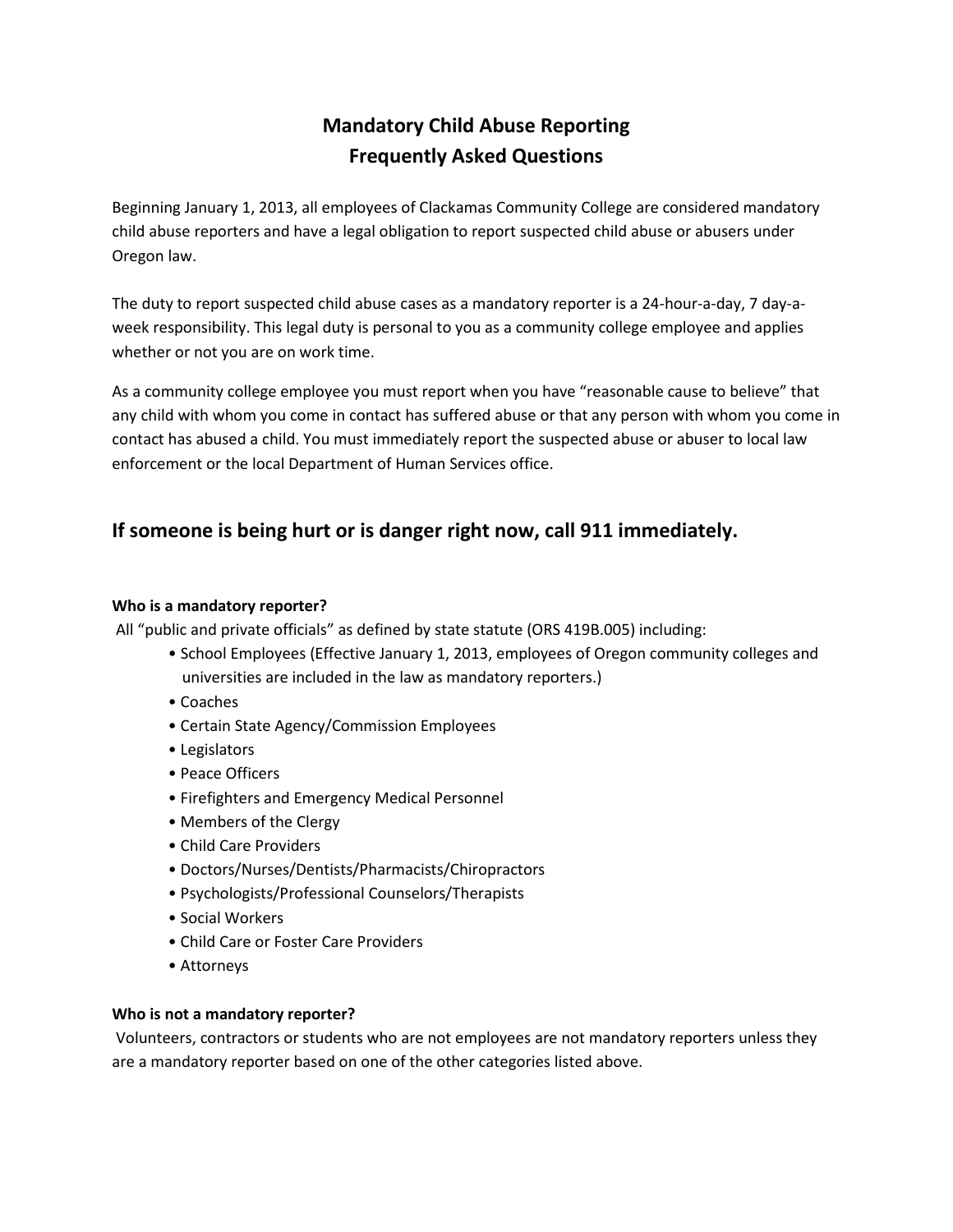**Who is a "child" under this law? Are community college students included in the definition of "child?"** A "child" is any "unmarried person who is under 18 years of age." Some community college students qualify under this definition and are covered by the mandatory reporting law.

### **What is "abuse" under the mandatory reporting law?**

- Any assault of a child and any physical injury to a child caused by other than accidental means;
- Any mental injury to a child, which shall include only observable and substantial impairment of the child's mental or psychological ability to function caused by cruelty to the child, with due regard to the culture of the child;
- Rape of a child, which includes but is not limited to rape, sodomy, unlawful sexual penetration and incest;
- Sexual abuse; and
- Sexual exploitation, including:
	- **Contribution to the sexual delinquency of a minor;**
	- Allowing, permitting, encouraging or hiring a child to engage in prostitution or patronize a prostitute;
	- Negligent treatment or maltreatment of a child;
	- Threatened harm to a child, which means subject a child to a substantial risk of harm to the child's health or welfare; and
	- **Buying or selling a child.**

## **Who do I contact if I suspect child abuse? Does notifying my supervisor or a college administrator satisfy my duty to report?**

You must immediately report to your local Oregon Department of Human Services (DHS) or law enforcement if you have "reasonable cause to believe" that any child with whom you come into contact has suffered abuse, or that any person with whom you come into contact has abused a child. The law requires an "oral" report, so reports are typically made by phone. You may be asked for additional written information from the agency you contacted. A law enforcement agency is a local police department, county sheriff, county juvenile department, or Oregon State Police. You do not need to report to both DHS and local law enforcement. A report to one agency will be communicated to the other.

Notifying your supervisor or a college administrator is not sufficient to satisfy your reporting duty. You must immediately report to DHS or law enforcement agency.

#### **How do I respond to a child who reports abuse to me?**

Tell the child that you believe them and that you are going to contact people who can help. Respect the privacy of the child. The child will need to tell their story in detail later, so don't press the child for details. Remember, you need only suspect abuse to make a report. Don't display horror, shock, or disapproval of parents, child, or the situation. Don't place blame or make judgments about the parent or child. Believe the child if she/he reports sexual abuse. It is rare for a child to lie about sexual abuse.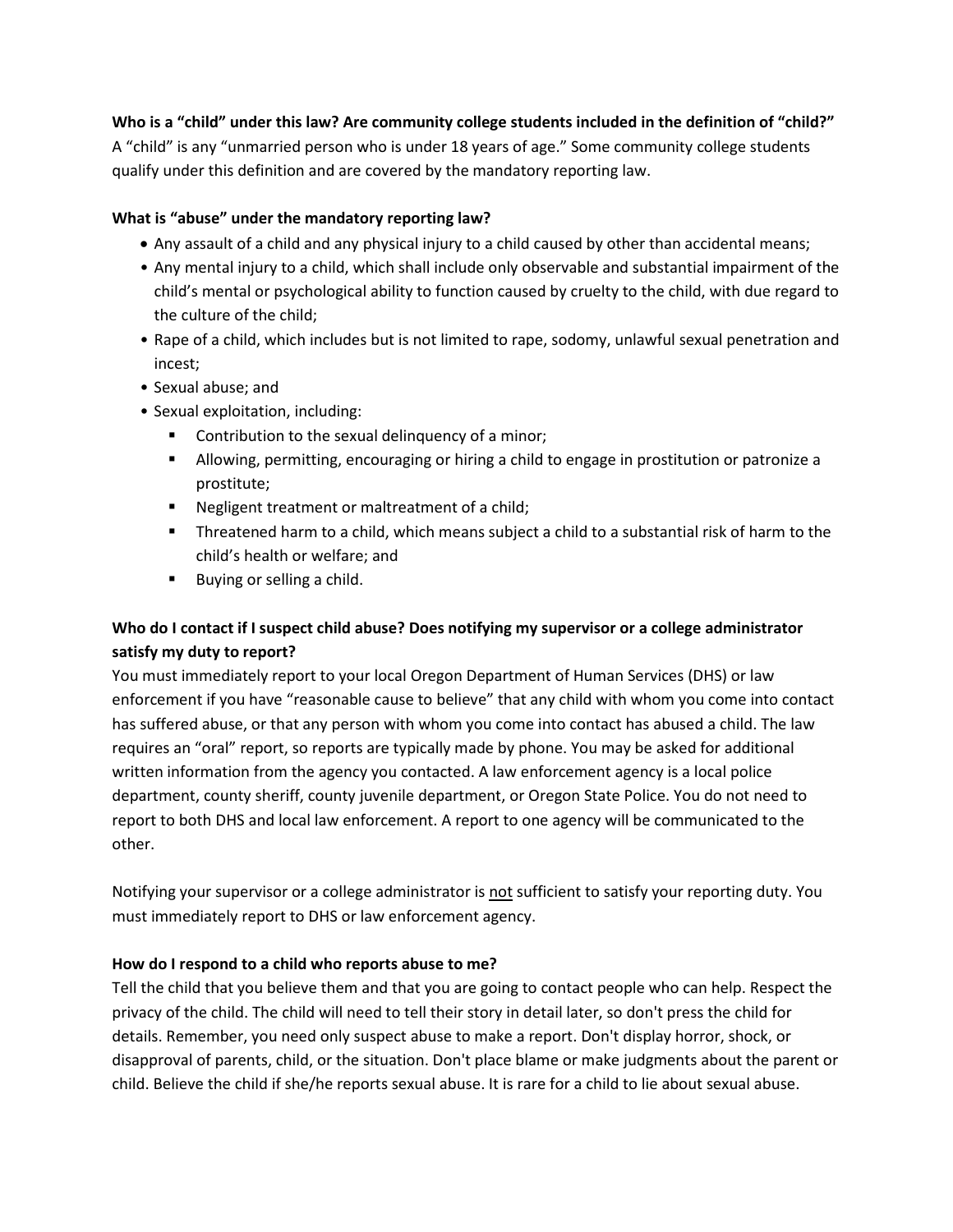#### **What information do I need to report?**

If possible, provide the following information:

- Names and addresses of the child and parent;
- Child's age;
- Type and extent of abuse;
- The explanation given for the abuse; and
- Any other information that will help establish the cause of abuse or identify the abuser.

#### **Do I have to prove that abuse occurred?**

No. You are asking DHS or law enforcement to make an assessment of the situation, and you must report any time you have "reasonable cause" to believe a child was abused. If you have questions about whether or not to report, please call the local DHS office.

#### **Do I have to report if I suspect abuse outside of my normal work hours?**

Yes. The duty to report is a 24-hour-a-day, 7 day-a-week responsibility, no matter where you are. This means that if you encounter suspected child abuse or an abuser when you are not at work, you still have a duty to report immediately to DHS or law enforcement.

#### **What if I learn of abuse from a long time ago?**

If you reasonably believe that another person with whom you come in contact abused a child in the past, your reporting obligation has no time limit and you are to contact DHS or law enforcement.

Your reporting obligation regarding abuse inflicted on a person is only triggered when the person whom you think may have been abused is still a "child" at the time you have the reasonable suspicion of abuse. You are still encouraged, however, to provide information to DHS or law enforcement so as to avoid potential future harm by the accused against other persons who are "children" under the law.

#### **Will my report be confidential?**

The reporter's identity will remain confidential to the full extent allowable by law. If court action is initiated, the reporting person may be called as a witness or the court may order that the reporter's name be disclosed. Only people with firsthand knowledge of the child's situation can provide testimony proving that abuse has occurred.

#### **Can I be sued if I report?**

Oregon law (ORS 419.025) provides that anyone participating in good faith in making a report of child abuse and who has reasonable grounds for making the report will have immunity from any liability, civil or criminal, that might occur with respect to the making or content of such report.

#### **What if I don't report?**